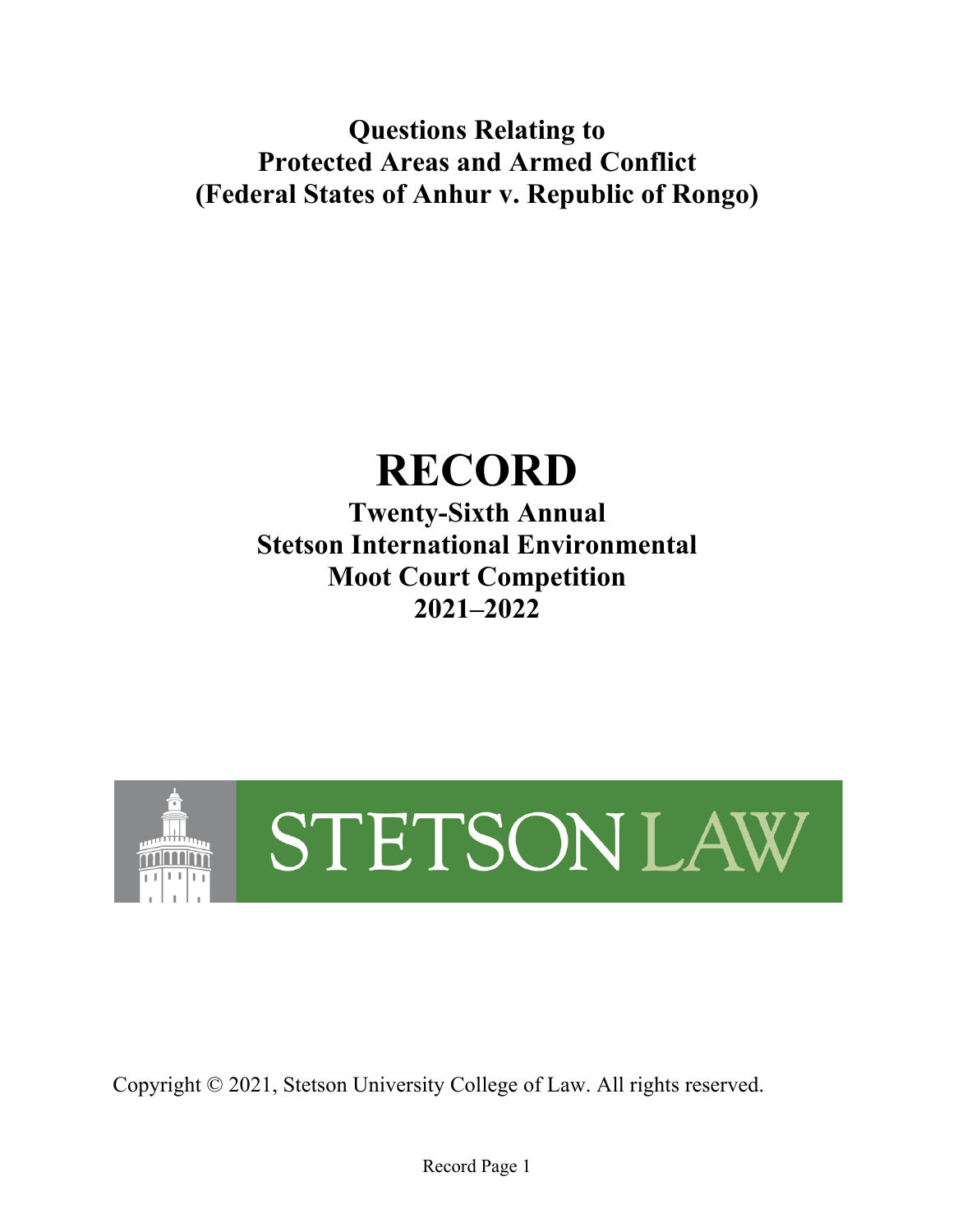#### NOTIFICATION, DATED 30 JULY 2021, ADDRESSED TO THE MINISTER OF FOREIGN AFFAIRS OF THE FEDERAL STATES OF ANHUR AND THE MINISTER OF FOREIGN AFFAIRS OF THE REPUBLIC OF RONGO

The Hague, 30 July 2021.

On behalf of the International Court of Justice, and in accordance with Article 26 of the Rules of Court, I have the honor to acknowledge receipt of the joint notification dated 23 July 2021. I have the further honor to inform you that the case of Questions Relating to Protected Areas and Armed Conflict (Federal States of Anhur v. Republic of Rongo) has been entered as 2021 General List No. 303. The written proceedings shall consist of memorials to be submitted to the Court by 12 November 2021. Oral proceedings are scheduled for 7–9 April 2022.

/s/ Registrar International Court of Justice

--------------------------------------------------------------------------------------------------------------------- JOINT NOTIFICATION, DATED 23 JULY 2021, ADDRESSED TO THE REGISTRAR OF THE COURT

The Hague, 23 July 2021.

On behalf of the Federal States of Anhur and the Republic of Rongo, and in accordance with Article 40, paragraph 1 of the Statute of the International Court of Justice, we have the honor to transmit to you an original copy of the English texts of the Special Agreement Between the Federal States of Anhur and the Republic of Rongo for Submission to the International Court of Justice of Differences Between Them Concerning Questions Relating to Protected Areas and Armed Conflict, signed at Panama City, Panama on 16 June 2021.

For the Federal States of Anhur: For the Republic of Rongo:

 $\frac{1}{s}$ /s/

Pam A. Ratriliy and a set of the Art L. Leiry Minister of Foreign Affairs Minister of Foreign Affairs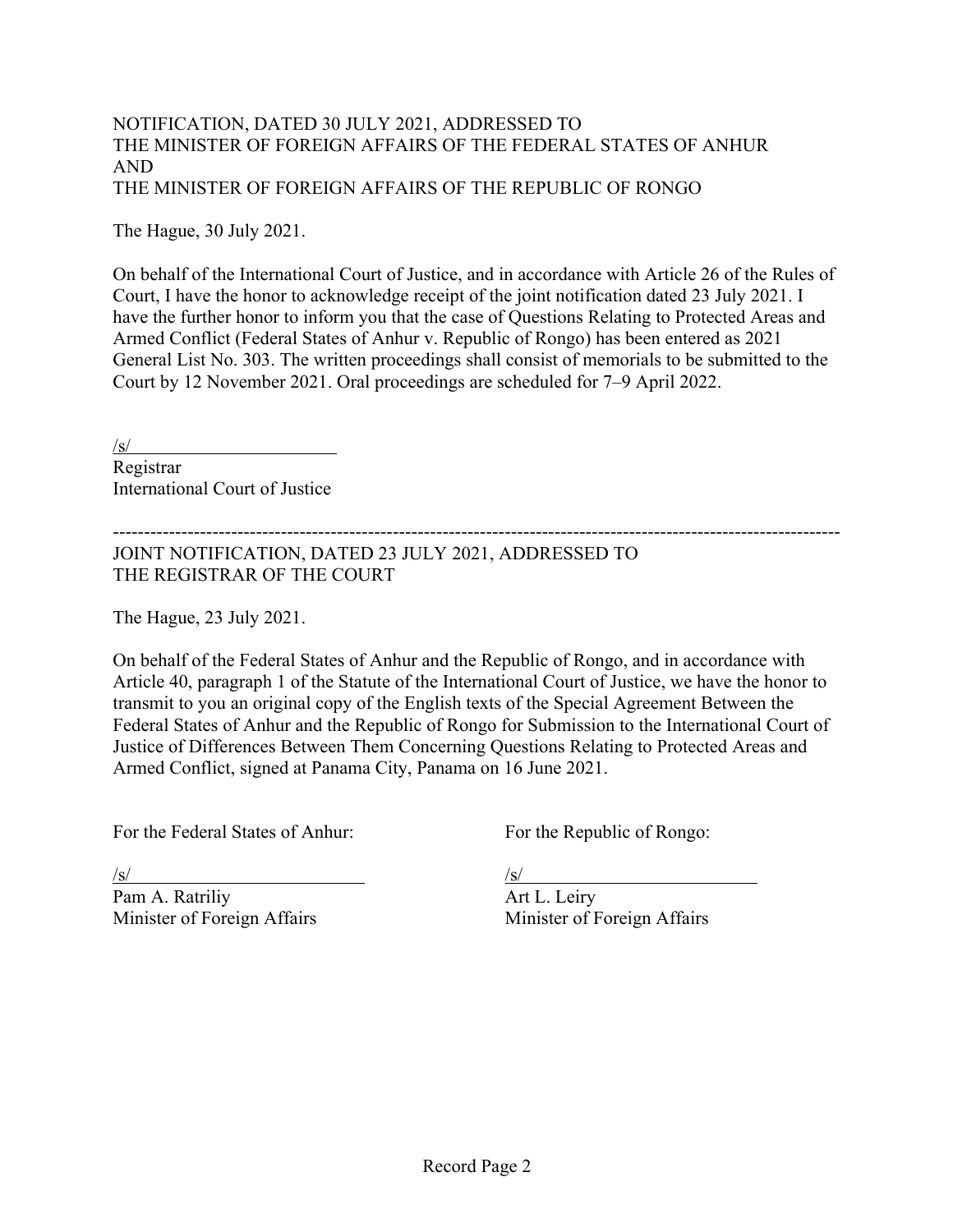### SPECIAL AGREEMENT **BETWEEN** THE FEDERAL STATES OF ANHUR AND THE REPUBLIC OF RONGO FOR SUBMISSION TO THE INTERNATIONAL COURT OF JUSTICE OF DIFFERENCES BETWEEN THEM CONCERNING QUESTIONS RELATING TO PROTECTED AREAS AND ARMED CONFLICT

The Federal States of Anhur and the Republic of Rongo,

*Recalling* that the Federal States of Anhur and the Republic of Rongo are Members of the United Nations and that the Charter of the United Nations calls on Members to settle international disputes by peaceful means,

*Observing* that recent armed conflicts have negatively impacted relations between the Federal States of Anhur and the Republic of Rongo,

*Noting* that the Federal States of Anhur and the Republic of Rongo disagree as to the status and sovereignty of Kemp Key,

*Recognizing* that differences have arisen between the Federal States of Anhur and the Republic of Rongo concerning the Menhit Wetland Complex and the Scute Coastal Wetland,

*Acknowledging* that the Federal States of Anhur and the Republic of Rongo have been unable to settle their differences through negotiation,

*Desiring* that the International Court of Justice, hereinafter referred to as "the Court," consider these differences,

*Desiring further* to define the issues to be submitted to the Court,

*Have agreed* as follows:

#### Article I

The Federal States of Anhur and the Republic of Rongo, hereinafter referred to as "the Parties," shall submit the questions contained in Annex A of this Special Agreement to the Court pursuant to Article 40, paragraph 1 of the Statute of the International Court of Justice. The Parties agree that the Court has jurisdiction to decide this matter and that they will not dispute the Court's jurisdiction in the written or oral proceedings.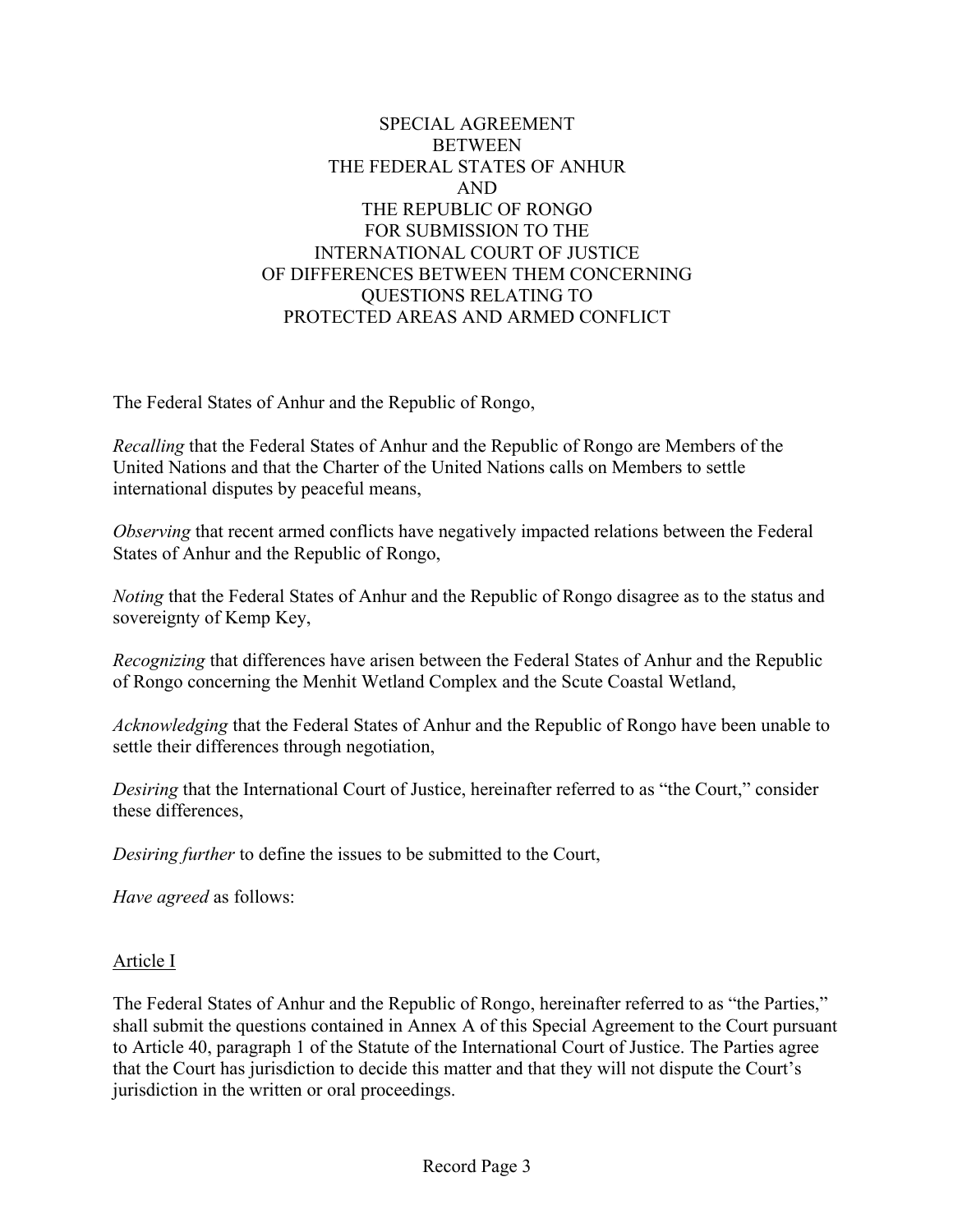## Article II

- 1. The Parties shall request the Court to decide this matter on the basis of the rules and principles of general international law, as well as any applicable treaties.
- 2. The Parties also shall request the Court to decide this matter based on the Agreed Statement of Facts, attached as Annex A, which is an integral part of this Agreement.
- 3. The Parties also shall request the Court to determine the legal consequences, including the rights and obligations of the Parties, arising from any judgment on the questions presented in this matter.

#### Article III

- 1. The proceedings shall consist of written pleadings and oral arguments.
- 2. The written pleadings shall consist of memorials to be submitted simultaneously to the Court by the Parties.
- 3. The written pleadings shall be consistent with the Rules for the 2021–2022 Stetson International Environmental Moot Court Competition (International Finals).
- 4. No changes may be made to any written pleading once it has been submitted to a national or regional round. A written pleading submitted to the International Finals must be an exact copy of the written pleading submitted to the national or regional round.

#### Article IV

- 1. The Parties shall accept the Judgment of the Court as final and binding upon them and shall execute it in its entirety and in good faith.
- 2. Immediately after the transmission of the Judgment, the Parties shall enter into negotiations on the modalities for its execution.
- 3. If the Parties are unable to reach agreement within six months, either Party may request the Court to render an additional Judgment to determine the modalities for executing its Judgment.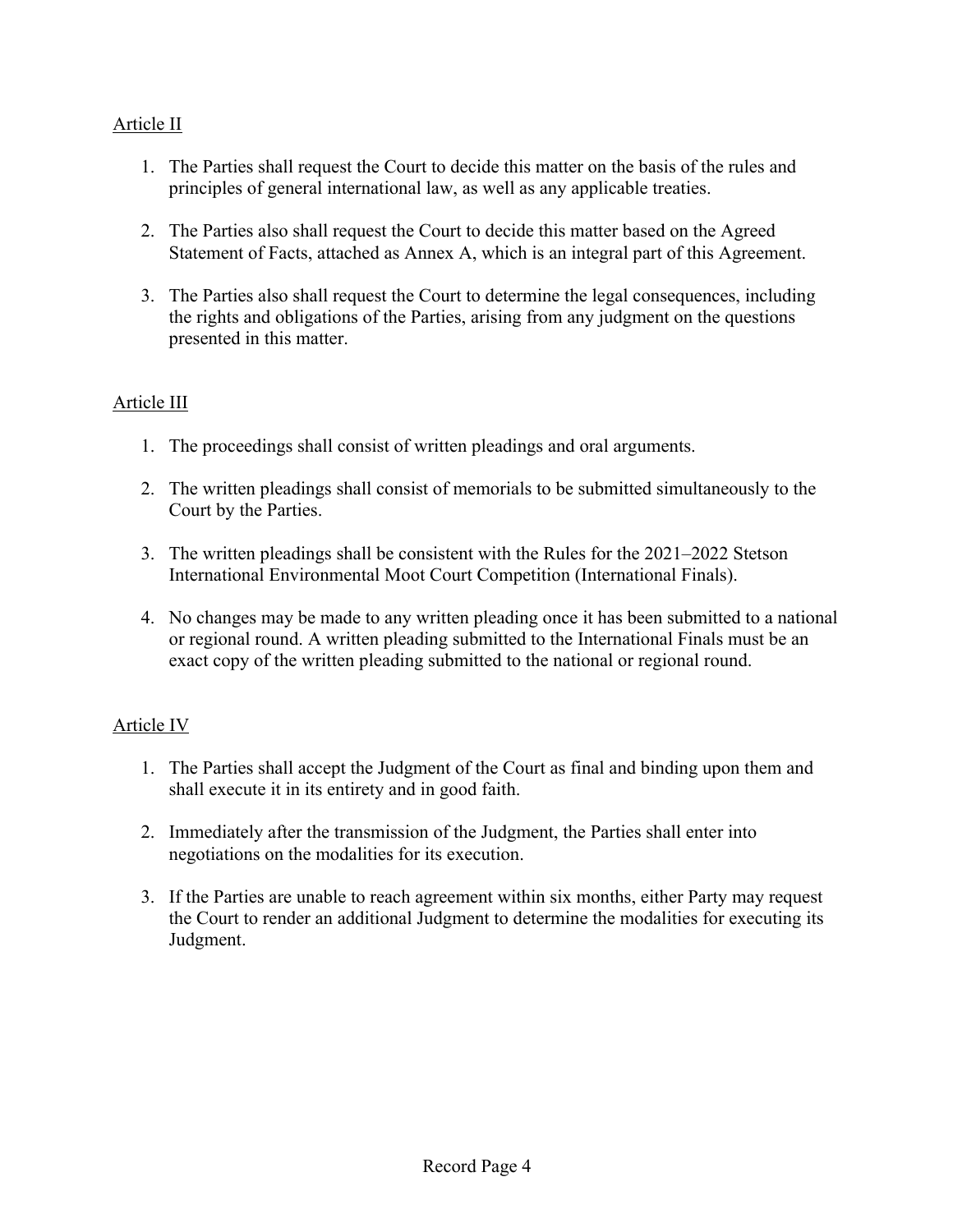#### Article V

This Special Agreement shall enter into force upon signature.

DONE at Panama City, Panama, this 16th day of June 2021, in two copies, each in the English language, and each being equally authentic.

For the Federal States of Anhur: For the Republic of Rongo:

 $\frac{\sqrt{s}}{\sqrt{S}}$  am A. Ratriliy  $\frac{\sqrt{s}}{\sqrt{S}}$  Art L. Leiry Pam A. Ratriliy<br>Minister of Foreign Affairs

Minister of Foreign Affairs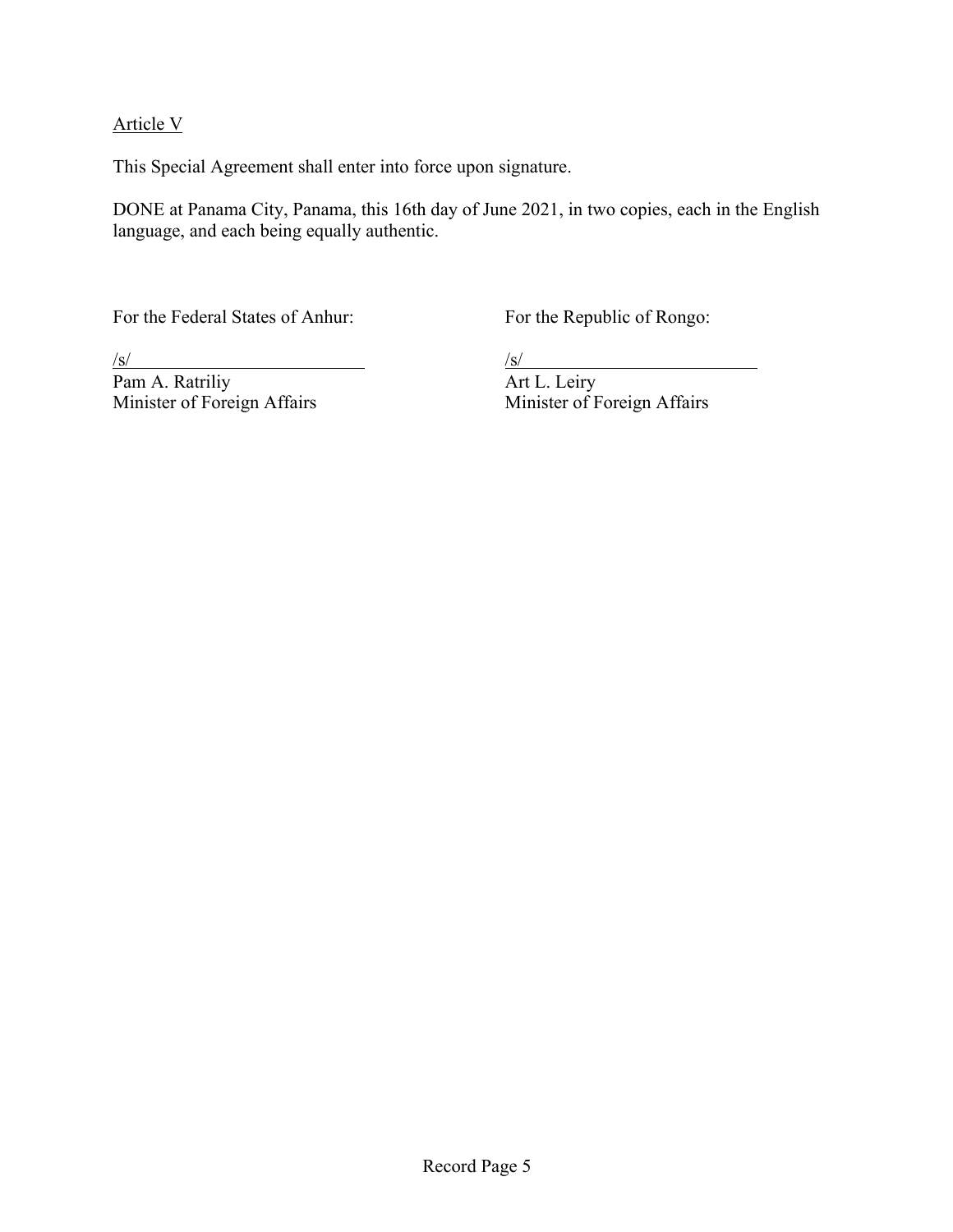### **ANNEX A**

- 1. Anhur and Rongo are neighboring sovereign states located on Caretta, which is an island in the Caribbean Sea. Anhur and Rongo are the only states on Caretta.
- 2. Caretta was subject to colonial rule by a European country beginning in the early 1500s and was governed by a series of viceroys. During this colonial period, Caretta was divided into two administrative units, Anhur to the east and Rongo to the west. The border was based largely on geographical features (e.g., a river) and did not take into account the background of the people living in the territory.
- 3. During this colonial period, Kemp Key, a smaller island to the south of Caretta, was assigned to be part of Anhur. Although the majority of Kemp Key residents were and continue to be of Rongoan heritage and speak Rongoa (now one of the official languages of Rongo along with English), the viceroy based this decision on Kemp Key's proximity to Anhur.
- 4. In 1898, Anhur and Rongo achieved independence from the colonial power and became part of a federal union, the Union of Carettan States (UCS). The UCS peacefully dissolved in 1985. An agreement between Anhur and Rongo retained the border established during the colonial period. The agreement stated that Anhur had sovereignty over Kemp Key but recognized that the people of Kemp Key had the right of self-determination. A map of the region is provided in Annex B.
- 5. Anhur and Rongo are Members of the United Nations and are Parties to the Statute of the International Court of Justice.
- 6. Anhur and Rongo are Parties to the Vienna Convention on the Law of Treaties.
- 7. Anhur and Rongo are Contracting Parties to the Convention on Wetlands of International Importance especially as Waterfowl Habitat (Ramsar Convention). Anhur acceded to the Ramsar Convention in 1987, and Rongo acceded in 1986.
- 8. Anhur and Rongo are States Parties to the Convention Concerning the Protection of the World Cultural and Natural Heritage (World Heritage Convention). Anhur and Rongo acceded to the World Heritage Convention in 1987.
- 9. Anhur and Rongo are Parties to the Inter-American Convention for the Protection and Conservation of Sea Turtles (IAC). Anhur and Rongo acceded to the IAC in 2003.
- 10. Anhur and Rongo are Parties to the Convention on Biological Diversity (CBD). Anhur and Rongo ratified the CBD in 1993, becoming Parties to the CBD in the same year.
- 11. Anhur and Rongo are States Parties to the 1949 Geneva Conventions (since 1985) but are not States Parties to the 1977 Additional Protocols I and II to the 1949 Geneva Conventions.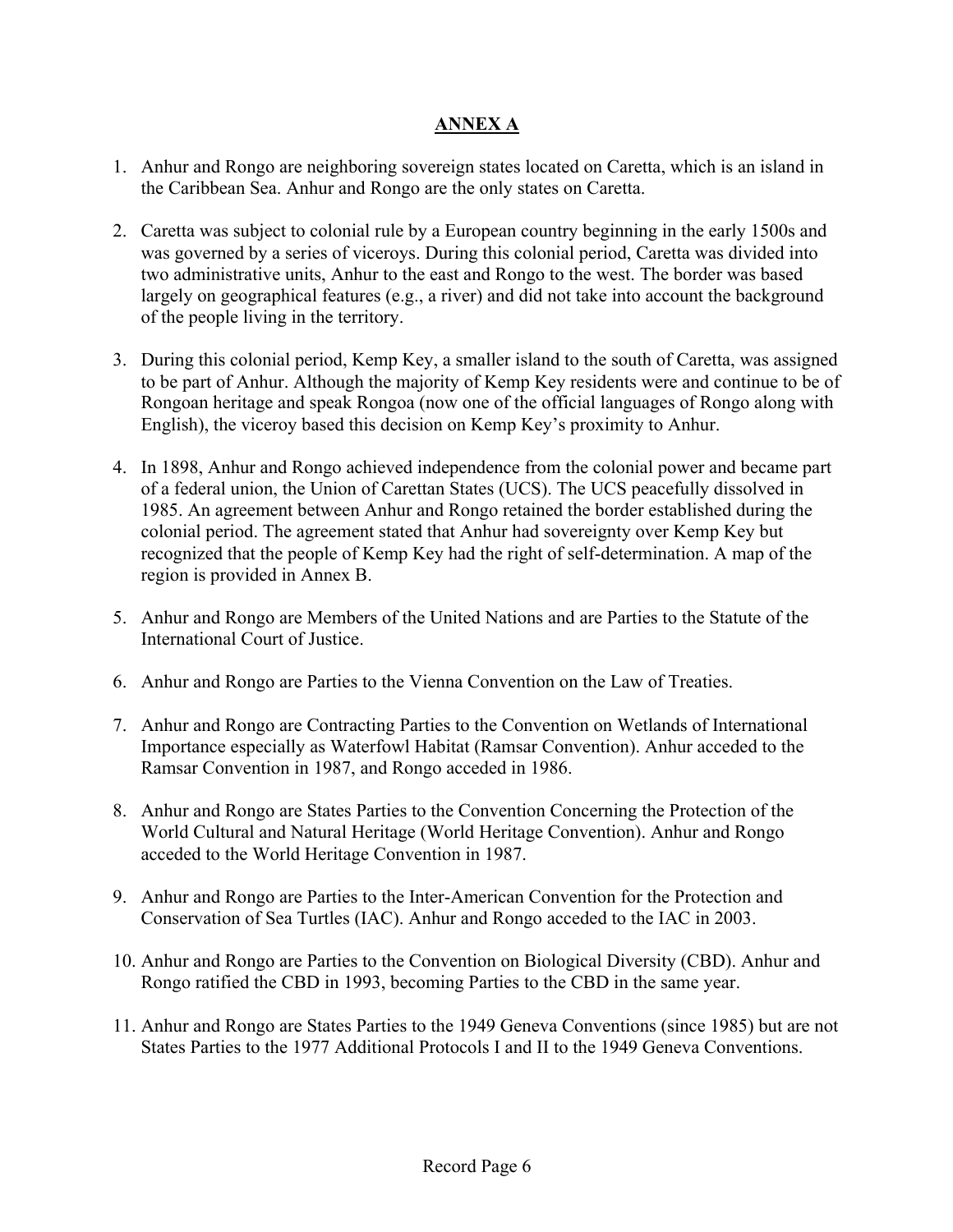- 12. High-level representatives from the UCS attended and fully participated in the 1972 United Nations Conference on the Human Environment at Stockholm.
- 13. High-level representatives from Anhur and Rongo attended and fully participated in the 1992 United Nations Conference on Environment and Development at Rio de Janeiro; the 2002 World Summit on Sustainable Development at Johannesburg; and the 2012 Rio+20 Conference at Rio de Janeiro. Anhur and Rongo were part of the consensus of any documents adopted at these conferences.
- 14. When acceding to the Ramsar Convention in 1986, Rongo designated the Menhit Wetland Complex in Rongo as a Wetland of International Importance (Ramsar Site). The Menhit Wetland Complex is located in northern Caretta on the border with Anhur. The Ramsar Site Information Sheet, which was last updated in 2013, reported that the Menhit Wetland Complex met all nine criteria for listing as a Wetland of International Importance and described the Site as follows:

*A vast area of undisturbed peat swamp forest (125,000ha) and freshwater swamp forest (25,000ha), the Site was formerly inhabited by a small group of indigenous people. Typically, the forests are inundated for most of the year. The Site supports more than 150 tree species and over 34 species of fish, and is an important area for migratory birds. Three endangered species of birds and eight species of notable mammals are found here.*

- 15. When Rongo designated the Menhit Wetland Complex as a Ramsar Site, it also declared the area a national park. Under Rongo's domestic legislation, the people who lived within the Site's boundaries were relocated and now live outside the Site. Rongo also listed the Menhit Wetland Complex on its WHC Tentative List in 2015 (using the same boundaries as the Ramsar Site designation), but the Site has not been nominated for inclusion on the World Heritage List.
- 16. Extended drought since 2014, likely attributable to or exacerbated by global climate change, has adversely affected the ecological character of the Menhit Wetland Complex. Rongo has not submitted an Article 3.2 report to inform the Ramsar Secretariat about this change in ecological character.
- 17. When acceding to the Ramsar Convention in 1987, Anhur designated one Ramsar Site, the Scute Coastal Wetland, which is located on Kemp Key. The Ramsar Site Information Sheet, which was last updated in 2019, reported that the Scute Coastal Wetland met criteria 1–4 and 9 for listing as a Wetland of International Importance and described the Site as follows:

*The Scute Coastal Wetland, which encompasses 2800 hectares, includes coastal and inland wetlands, such as beaches, marshes, salty and freshwater lagoons, and mangroves. Because of its various habitats, the Site has high biological value as it sustains an ample diversity of flora and fauna. In particular, the area is an important nesting site for sea turtles, especially*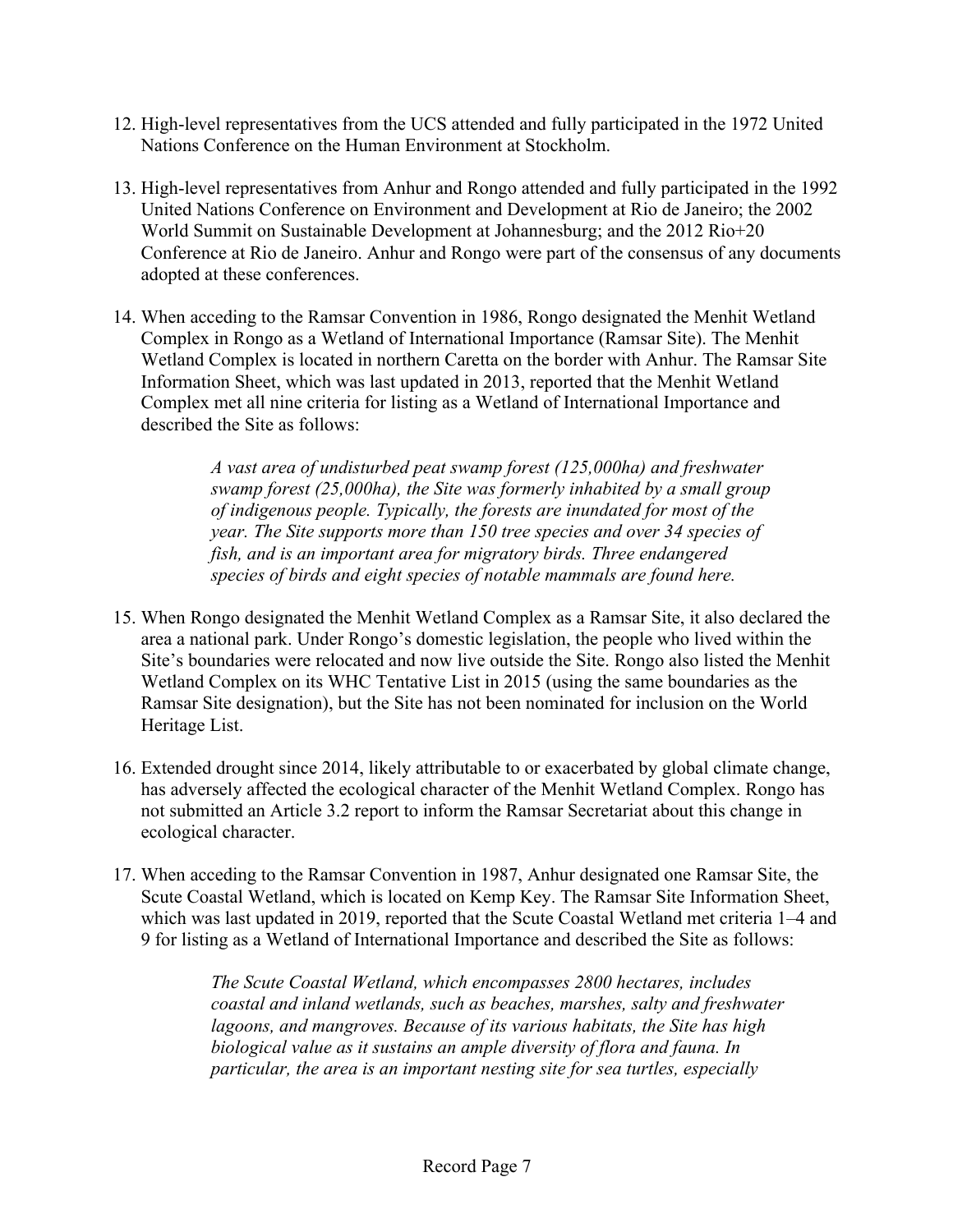*the critically endangered Royal ridley (*Lepidochelys royalis*).* <sup>1</sup> *The beach area is the world's largest nesting site for the Royal ridley, and it is estimated that annually approximately 35% of the nests from the global Royal ridley population are located in the beach area. The Site also provides livelihoods for the local community. Among its main threats, the Scute Coastal Wetland faces inappropriate agricultural practices, subsistence hunting, overexploitation of marine resources, and development pressures.* 

- 18. The Royal ridleys that hatch in Kemp Key also spend part of their life cycle in Anhur's territorial waters off the coast of Caretta.
- 19. After national parliamentary elections in Anhur in 2019, civil disturbances occurred in Anhur's northeastern province, fomented by a paramilitary arm (an organized armed group) of the Anhuri New Party (ANP), a political party that lost all its seats in the election. Anhur's Prime Minister deployed the Anhuri military to quell the disturbances. Approximately 50 members of the ANP's organized armed group, known as the Anhuri New Party Freedom Fighters (ANP-FF), crossed the border into Rongo and set up camp in the Menhit Wetland Complex. Neither Anhur nor Rongo provided any support to the ANP-FF at any time.
- 20. In early November 2019, the ANP-FF launched attacks with armed drones on the territory of Anhur from the Menhit Wetland Complex. The drone attacks killed several Anhuri citizens and damaged two residential buildings and one government building. In response, on 6 November 2019, Anhur employed unarmed drones to locate the ANP-FF's camp and fired approximately 200 high explosive artillery rounds at the camp. Most of the ANP-FF's members at the camp were killed or injured.
- 21. Anhur's artillery rounds sparked a fire that, because of the drought conditions, ultimately burned 80,000 hectares of the peat swamp in the Menhit Wetland Complex, resulting in the loss of trees and vegetation, soil, and wildlife.
- 22. The Government of Rongo strongly condemned the military action and reserved the right to demand compensation once the full extent of the damage to the Menhit Wetland Complex was determined.
- 23. On 2 February 2020, a démarche was delivered from the Government of Rongo to the Government of Anhur that stated in part:

The artillery attack on the territory of Rongo—with no advance warning was a gross violation of our national sovereignty and a fundamental breach of international law. Furthermore, the damage to the Menhit Wetland

<sup>&</sup>lt;sup>1</sup> The Royal ridley shares many of the same characteristics of the Kemp's Ridley Turtle (*Lepidochelys kempii*).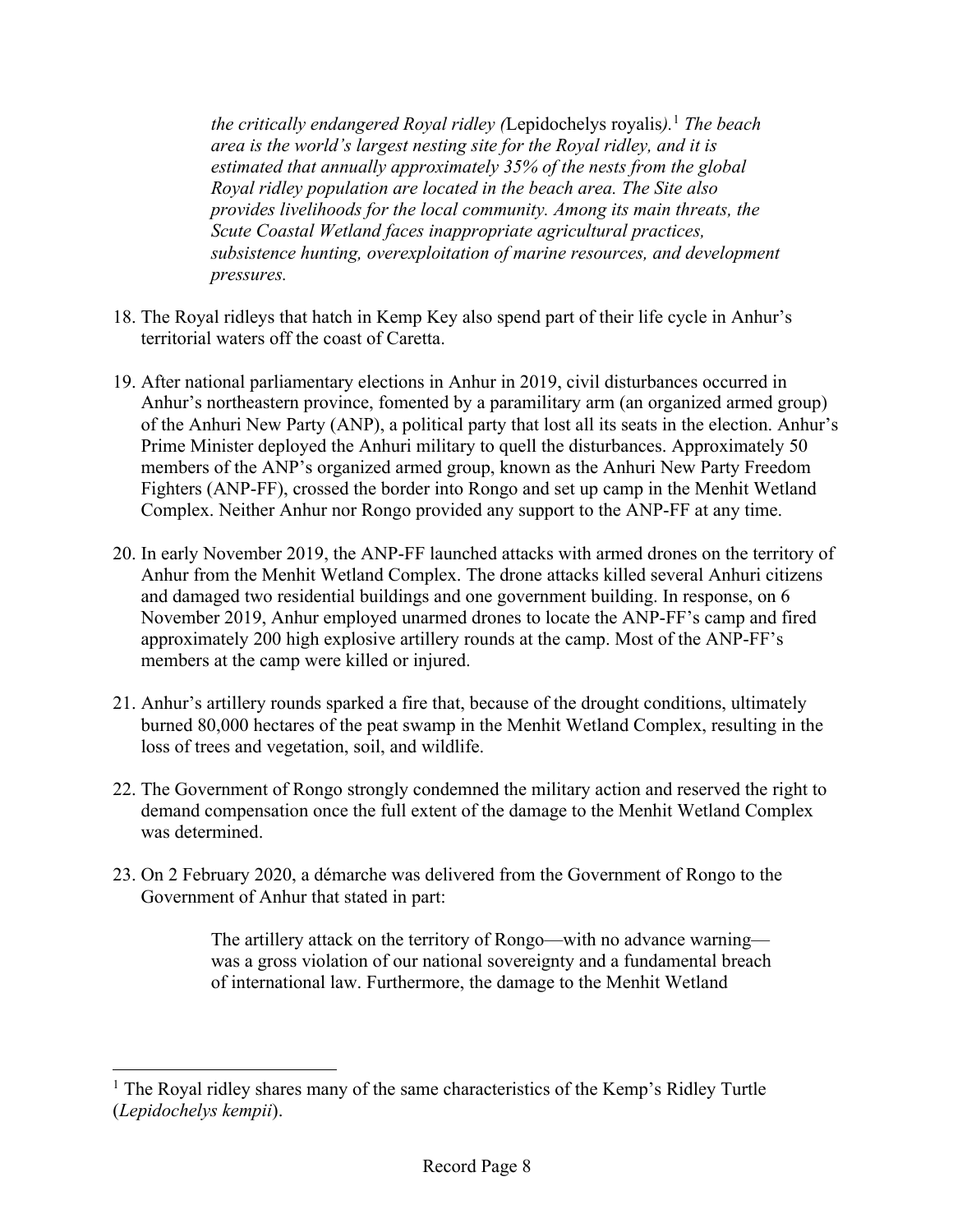Complex is a violation of international humanitarian law. <sup>2</sup> The environment must be taken into account during armed conflict, which the International Court of Justice (ICJ) recognized in its 1996 Advisory Opinion on the *Legality of the Threat or Use of Nuclear Weapons*. The Government of Anhur failed to give due regard for the natural environment during military operations, and this failure has resulted in widespread, long-term, and severe damage to the Menhit Wetland Complex. These actions also violate Ramsar Convention Article 3.1, which requires Anhur to "promote the conservation" of Ramsar Sites.

The Government of Rongo demands that no further military actions are taken that might affect the territory or environment of Rongo. The Government of Rongo also demands compensation for the restoration and remedial management related to the environmental damage done to the Menhit Wetland Complex. Compensation has been awarded in similar circumstances, as illustrated in the February 2018 Judgment by the ICJ in *Certain Activities Carried Out by Nicaragua in the Border Area (Costa Rica v. Nicaragua)* and the August 2017 Reparations Order by the International Criminal Court in the case of *The Prosecutor v. Ahmad Al Faqi Al Mahdi*.

- 24. On 3 February 2020, the Administrative Authority for Rongo submitted an Article 3.2 notification to the Ramsar Secretariat stating that the human-caused fire in the Menhit Wetland Complex had adversely changed the ecological character of the Site. The notification expressed concern that, with approximately 65% of the peat swamp forest being burned, it would take decades, if not more than a century, for the area to recover.
- 25. On 10 February 2020, a diplomatic note was forwarded to the Government of Rongo that stated in part:

While the damage to the Menhit Wetland Complex is unfortunate, no violation of international law has occurred. First, with respect to international humanitarian law, the camp was a legitimate military target, despite being located in a Ramsar Site. Furthermore, the natural environment is not civilian in character in this instance because no civilians resided in the Menhit Wetland Complex; international humanitarian law thus does not apply. Nevertheless, the commander conducted a proportionality analysis and determined the anticipated death or destruction was not excessive.

The Government of Anhur notes that although the prohibition of widespread, long-term, and severe damage to the environment as a result of armed conflict appears in certain treaties, Anhur is not a party to those

<sup>2</sup> *See* International Committee of the Red Cross (2020), *Guidelines on the Protection of the Natural Environment in Armed Conflict*, https://shop.icrc.org/guidelines-on-the-protection-ofthe-natural-environment-in-armed-conflict-pdf-en.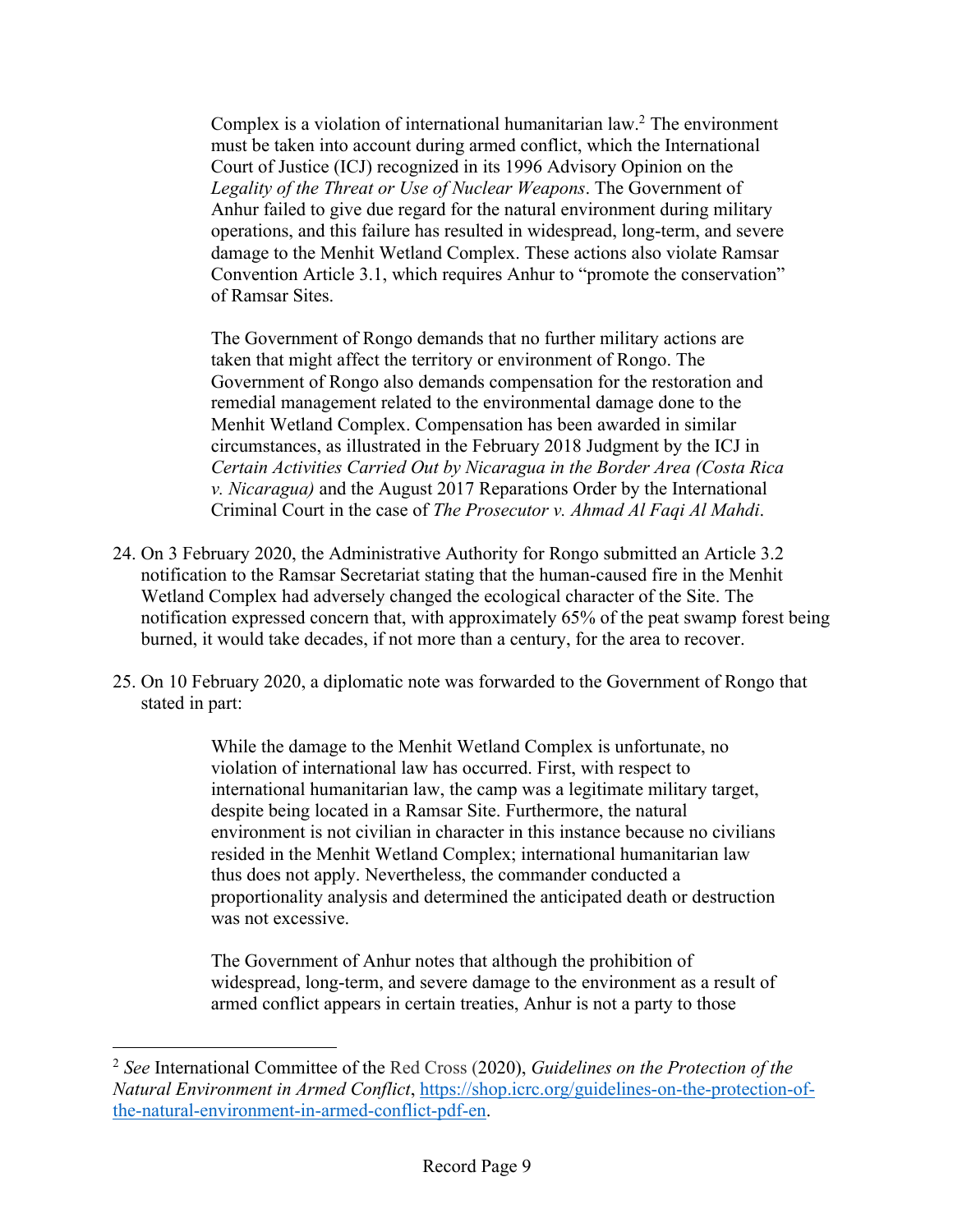treaties, and such a prohibition has not risen to the level of customary international law. Moreover, any damage to the Menhit Wetland Complex is not widespread, long-term, and severe. Fire and drought are part of the natural landscape, and the Site will recover in time.

To the extent the Ramsar Convention is applicable, the principles of selfdefense, force majeure, and necessity override any potentially relevant duties. See, for example, the ICJ's discussion of necessity in its September 1997 Judgment in *Gabčíkovo-Nagymaros Project (Hungary/Slovakia)*.

Finally, Anhur's military operation was successful. The Government of Anhur does not anticipate the need to take such action again but reserves the right to do so if necessary and circumstances dictate otherwise.

 $\sqrt{s}$ Lara Ruge

Ambassador

26. On 3 March 2020, a diplomatic note was forwarded to the Government of Anhur that stated in part:

> The Government of Rongo wishes to express its profound disappointment in the Government of Anhur's response.

The environment must be taken into account in armed conflict, and as a general rule, all Ramsar Sites are civilian in character even if no civilians reside within the boundaries of a particular Ramsar Site. By definition, a Ramsar Site is internationally important—important for various ecosystem services to people within the Contracting Party designating the Site but also to people throughout the world.

While the Government of Rongo acknowledges that Anhur is not a party to certain treaties governing armed conflict, the prohibition of widespread, long-term, and severe damage to the natural environment is customary international law. See, for example, Principle 13 of the International Law Commission's Draft Principles on the Protection of the Environment in Relation to Armed Conflict. The thousands of hectares of the Menhit Wetland Complex damaged by Anhur's military operations constitutes widespread, long-term, and severe harm to the natural environment.

Further, the Ramsar Convention applies during armed conflict. Indeed, a 2009 report published by the United Nations Environment Programme, *Protecting the Environment During Armed Conflict: An Inventory and Analysis of International Law*, noted that the obligations imposed by the Ramsar Convention and the World Heritage Convention can continue to apply during armed conflict.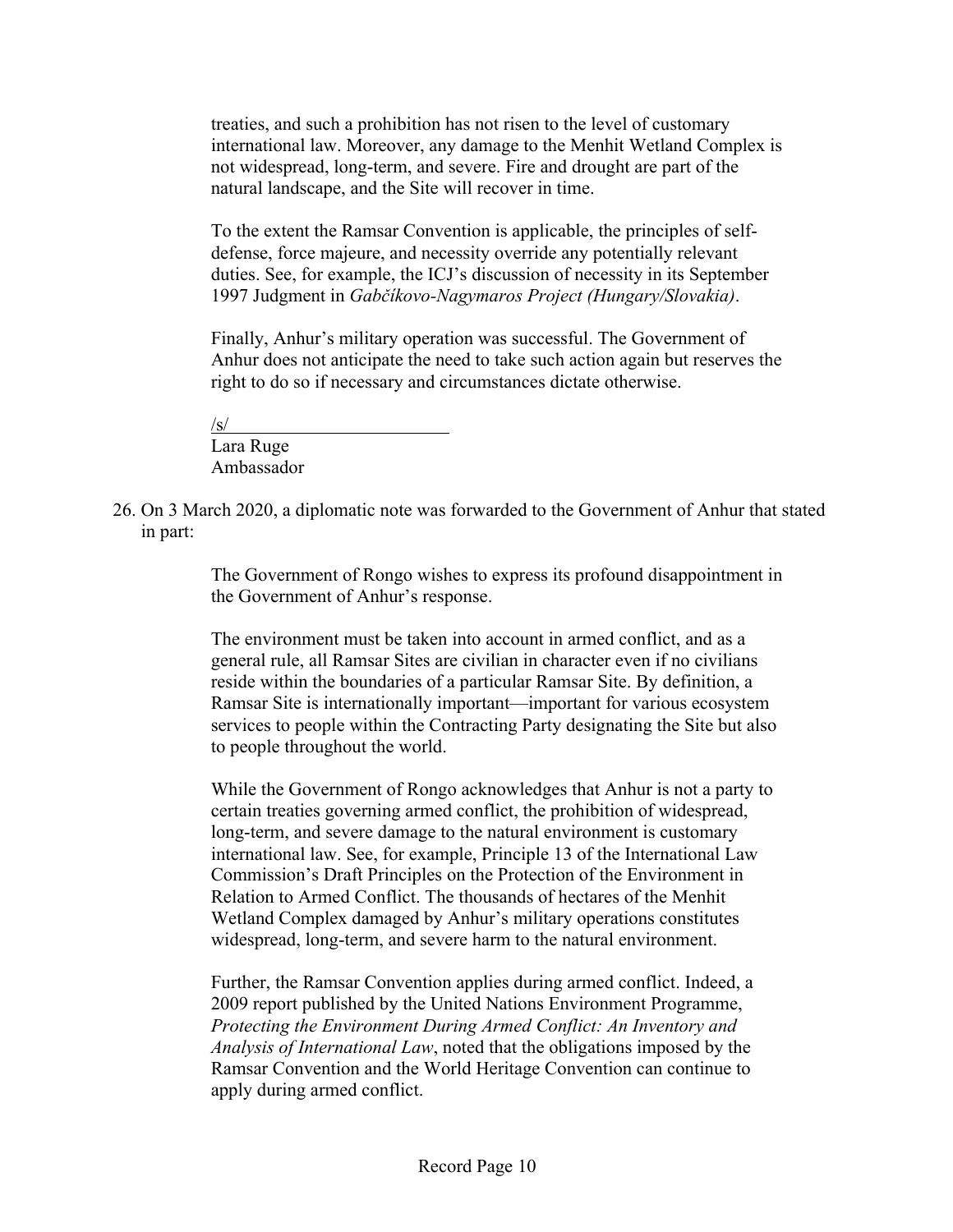The Government of Rongo demands satisfaction and compensation for the damage to the Menhit Wetland Complex. We strongly urge that the Government of Anhur take immediate steps to resolve this matter.

/s/ Pepa W. Mast Ambassador

- 27. The dispute regarding Anhur's military operation and its impact on the Menhit Wetland Complex was not settled, and tensions between the two countries escalated.
- 28. A social media campaign (#FreeKempKey) was started in Rongo that expressed concern about the safety of ethnic Rongoans in Kemp Key, referring to the government of Anhur as international criminals that had no regard for sovereignty, self-determination, and nature. The social media campaign (which was picked up by Rongoan television and radio stations) called on the Rongoan government to take action to protect ethnic Rongoans in Kemp Key.
- 29. On 8 May 2020, the Government of Rongo dispatched military units to Kemp Key. The military operation, which did not cause any serious injuries or fatalities, resulted in the Government of Rongo obtaining operational control of the island.
- 30. On 9 May 2020, a démarche was delivered from the Government of Anhur to the Government of Rongo, characterizing Rongo's military action as a gross violation of international law and Anhur's sovereignty. The démarche demanded an immediate withdrawal of Rongo's military personnel from Kemp Key.
- 31. On 16 May 2020, the President of Rongo issued a statement defending Rongo's military action. The statement also emphasized that the United Nations Charter recognizes the right of self-determination of peoples, and it announced that a referendum on the matter would take place within two weeks.
- 32. On 25 May 2020, Rongo organized a referendum for all eligible voters on Kemp Key. Voters were asked whether they wanted Kemp Key to be a province of Rongo or Anhur. Ninety-six percent of voters voted in favor of Kemp Key being a province of Rongo. Three percent voted in favor of Kemp Key being a province of Anhur. One percent submitted blank ballots. Turnout was 90% of all eligible voters.
- 33. The Government of Anhur characterized the referendum as a "sham, with undue influence by the Rongoan military. No free and fair vote can take place while Kemp Key is occupied by a foreign military." The Government of Anhur formally declared that Kemp Key was an "occupied territory."
- 34. Nine Members of the United Nations have formally recognized what Rongo refers to as the "territorial integration" of Kemp Key into Rongo.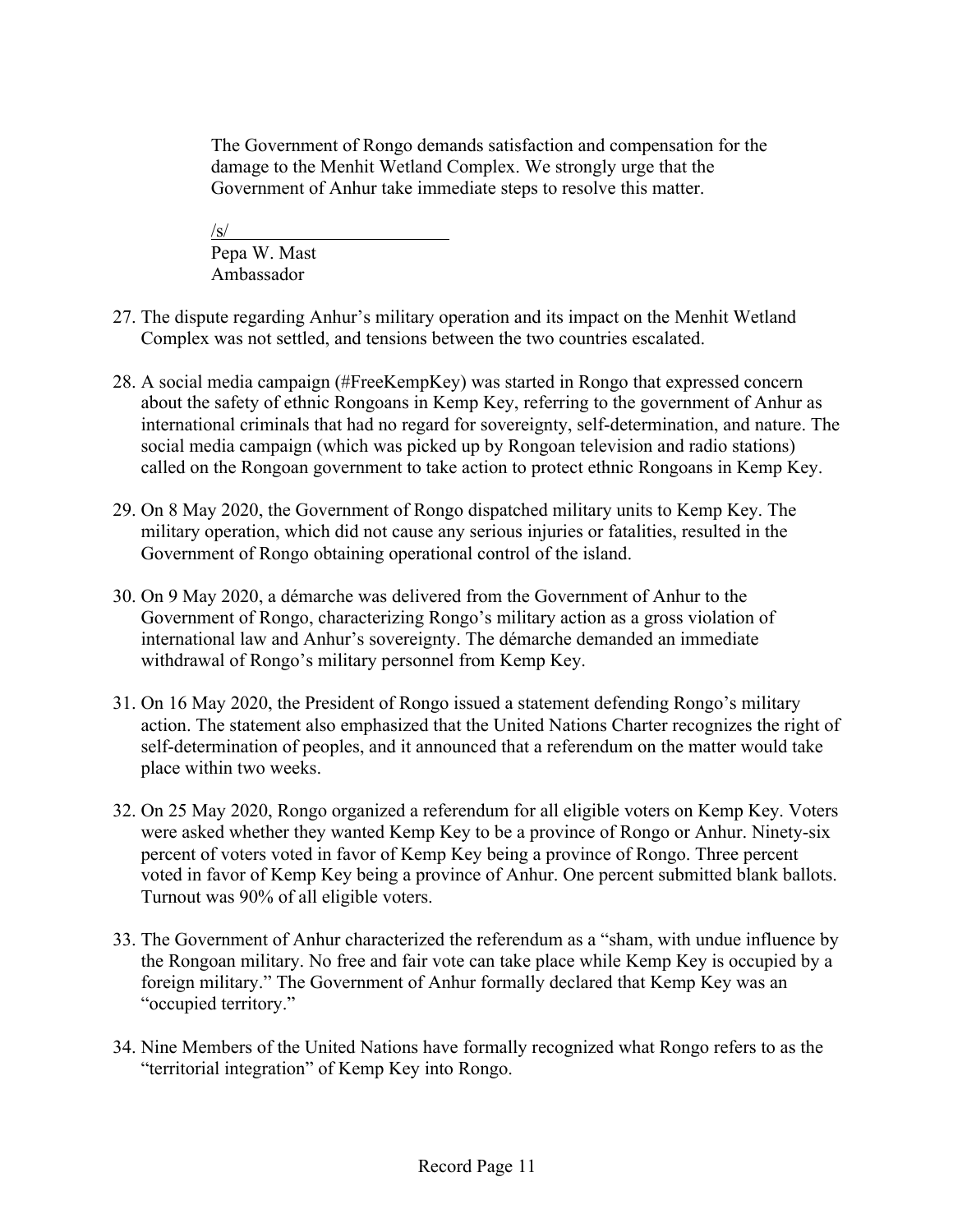- 35. On 27 September 2020, the Rongoan Ministry of Environment and Sustainable Development announced that it was granting a permit to build a hotel complex within the Scute Coastal Wetland on Kemp Key to increase eco-tourism and help the impoverished local community. As currently designed, the hotel complex would cover 17 hectares immediately adjacent to Royal ridley nesting habitat. The hotel complex would include two accommodation buildings, each twelve stories high, with a combined total of 304 guest rooms, 3,000 square meters of meeting space, and four restaurants. A marina, which would be sited directly on part of the nesting habitat, is also planned to be part of the hotel complex. The marina will have 250 slips that can accommodate vessels up to 100 meters in length.
- 36. Prior to the announcement, an environmental impact assessment (EIA) was prepared in accordance with Rongo's domestic legislation. The EIA noted that the lighting of the proposed hotel complex would likely interfere with Royal ridley nesting habitat. Accordingly, the permit would require the installation of shade screens or window tinting in windows and glass doors facing the beach to block interior lights. The permit would allow the use of spotlights in the hotel complex's balconies, stairways, parking lots, restaurants, and marina for safety purposes.
- 37. On 4 October 2020, a diplomatic note was forwarded to the Government of Rongo that stated in part:

The Government of Anhur strongly protests the proposed desecration of the Scute Coastal Wetland. The planned project clearly would violate international law. Ramsar Article 3.1 imposes a duty on Rongo to conserve Anhur's Ramsar Site. The Scute Coastal Wetland remains on the List of Wetlands of International Importance; it has never been delisted as a Ramsar Site. A hotel complex of this scale is utterly inconsistent with the text of the Ramsar Convention, as well as relevant resolutions such as Resolution XI.9, *An Integrated Framework and guidelines for avoiding, mitigating and compensating for wetland losses*, and Resolution XIII.24, *The enhanced conservation of coastal marine turtle habitats and the designation of key areas as Ramsar Sites*.

The planned project also would clearly violate the Inter-American Convention for the Protection and Conservation of Sea Turtles (IAC). The Royal ridley is listed in IAC Annex I. Of particular relevance is IAC Article IV, which requires Rongo to conserve sea turtle nesting areas, especially because the Scute Coastal Wetland is a protected area by virtue of its status as a Ramsar Site. IAC Annex II provides further guidance pertaining to the "location and design of buildings" in sea turtle nesting areas.

38. On 4 October 2020, Anhur submitted an Article 3.2 report to the Ramsar Secretariat, informing the Secretariat that the proposed hotel project is "likely to change" the ecological character of the Scute Coastal Wetland Ramsar Site by disrupting Royal ridley nesting habitat. Although Anhur requested the Secretariat to organize a Ramsar Advisory Mission, no action has been taken on this request.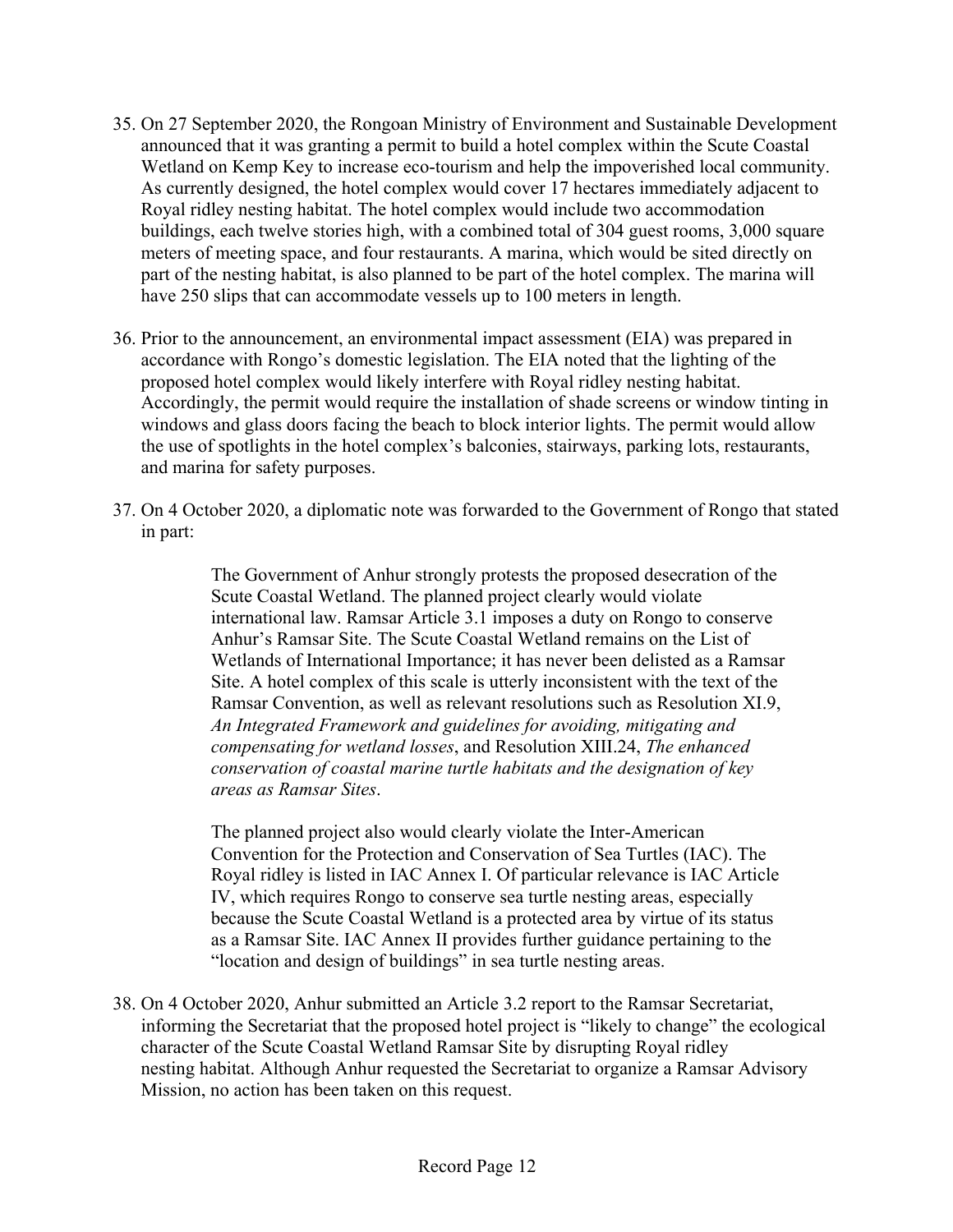39. On 6 November 2020, a diplomatic note was forwarded to the Government of Anhur that stated in part:

> The Government of Rongo has fully complied with its international obligations regarding the proposed project. First, because the Scute Coastal Wetland is now part of Rongo's territory and because Rongo did not designate it as a Wetland of International Importance, Rongo does not recognize the Scute Coastal Wetland as a Ramsar Site. In any event, the proposed project is fully consistent with the Ramsar Convention's "wise use" guidelines, and such projects are encouraged by Resolution XI.7, *Tourism, recreation and wetlands*.

Additionally, the Government of Rongo rejects any suggestion that it has not met its obligations under the IAC. The overall objective of the IAC calls for the socioeconomic characteristics of the Parties to be taken into account. Here the proposed eco-tourism hotel will provide jobs and revenue to the local impoverished population. Furthermore, the IAC does not establish a moratorium on coastal construction. In this case, the Rongoan Ministry of Environment and Sustainable Development considered the trade-offs between benefits to the local community and potential harm to sea turtles and decided to grant the permit.

- 40. Negotiations between Anhur and Rongo were facilitated by the Government of Switzerland, to which Anhur and Rongo express their deep appreciation. As a result of the negotiations, Anhur and Rongo agreed to submit certain questions to the International Court of Justice (ICJ). Rongo has agreed not to allow construction of the hotel until the ICJ issues its judgment.
- 41. Anhur opposes the claims in paragraph 42 below and seeks an order from the ICJ declaring that (1) the actions of Anhur with respect to the Menhit Wetland Complex did not violate international law, and (2) the actions of Rongo with respect to the proposed hotel development in the Scute Coastal Wetland violate international law.
- 42. Rongo opposes the claims in paragraph 41 above and seeks an order from the ICJ declaring that (1) the actions of Anhur with respect to the Menhit Wetland Complex violated international law, and (2) the actions of Rongo with respect to the proposed hotel development in the Scute Coastal Wetland do not violate international law.
- 43. The ICJ is not requested to decide the ultimate question of Kemp Key's sovereignty, which is the subject of continued discussions in other fora. No argument made by either Anhur or Rongo before the ICJ shall prejudice their positions in the separate discussions concerning the sovereignty of Kemp Key.